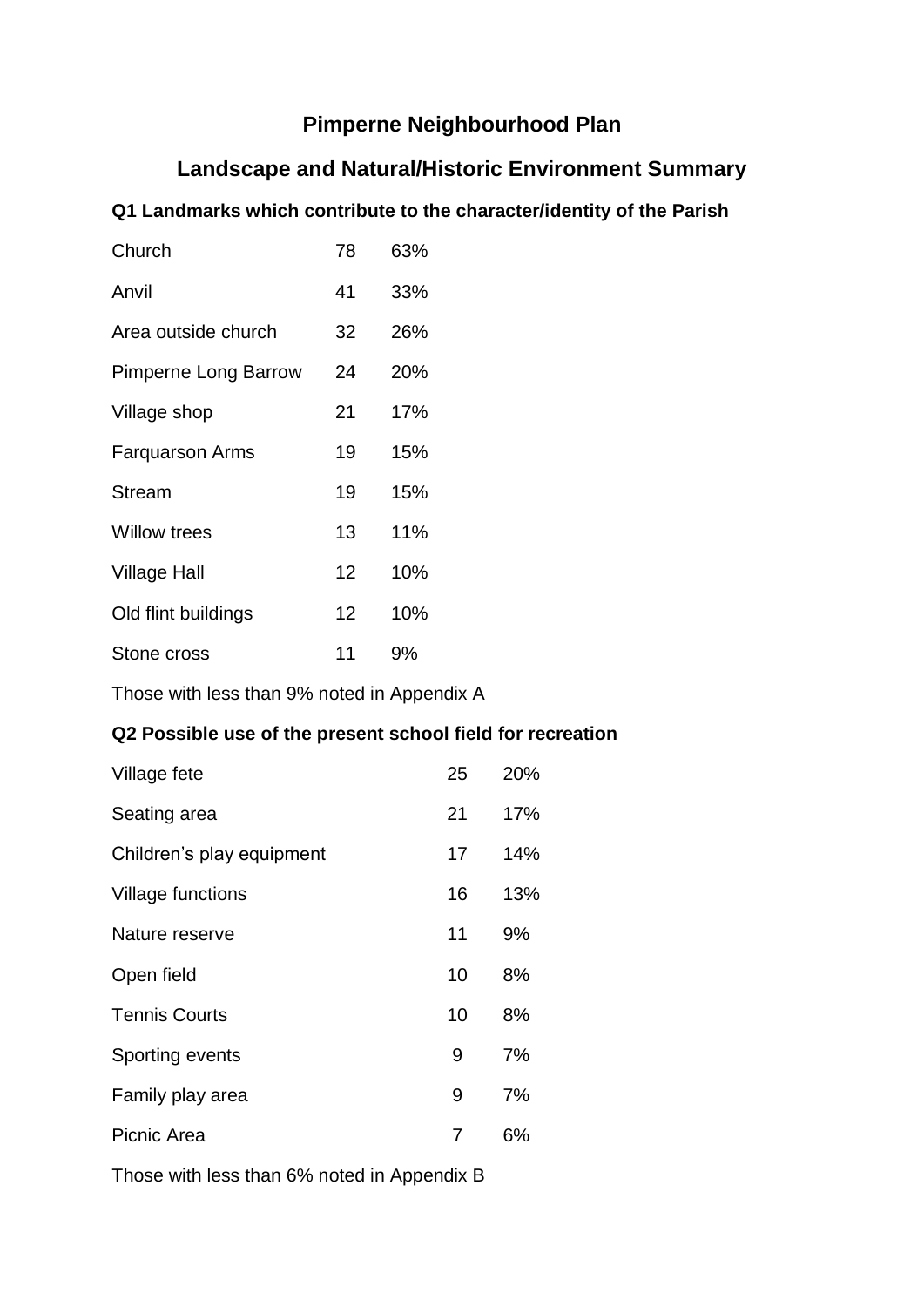### **Q3 Green spaces deemed important**

| Not specific          | 30 | 24% |
|-----------------------|----|-----|
| School field          | 27 | 22% |
| Field behind church   | 20 | 16% |
| <b>Stud Farm walk</b> | 9  | 7%  |
| <b>Sports Field</b>   |    | 6%  |

Those with less than 6% noted in Appendix C

## **Q4 Areas for Tree Planting**

| <b>School Field</b> | 26. | <b>21%</b> |
|---------------------|-----|------------|
| No more trees       | 15  | 12%        |
| Anywhere            |     | 14 11%     |
| New school area     | 12. | 10%        |

Those with less than 10% noted in Appendix D

# **Q5 If available would you use an allotment**

| Yes       | 22 <sub>2</sub> | 19% |
|-----------|-----------------|-----|
| <b>No</b> | 97              | 79% |
| Other     |                 | 2%  |

### **Q6 Natural Environment, how important are the following**

|                          | Very |     |  | A little |     | Not at all |        |  |
|--------------------------|------|-----|--|----------|-----|------------|--------|--|
| Pimperne stream          | 102  | 83% |  | 16       | 13% | 1          | $<1\%$ |  |
| <b>Willows</b>           | 89   | 72% |  | 21       | 17% | 7          | 6%     |  |
| Footpaths                | 116  | 94% |  | 5        | 4%  |            |        |  |
| <b>Hedgerows</b>         | 111  | 90% |  | 7        | 6%  | 1          | $<$ 1% |  |
| <b>Existing woodland</b> | 116  | 94% |  | 5        | 4%  |            |        |  |
| Uninterrupted views      | 116  | 94% |  | 6        | 5%  | 1          | $<1\%$ |  |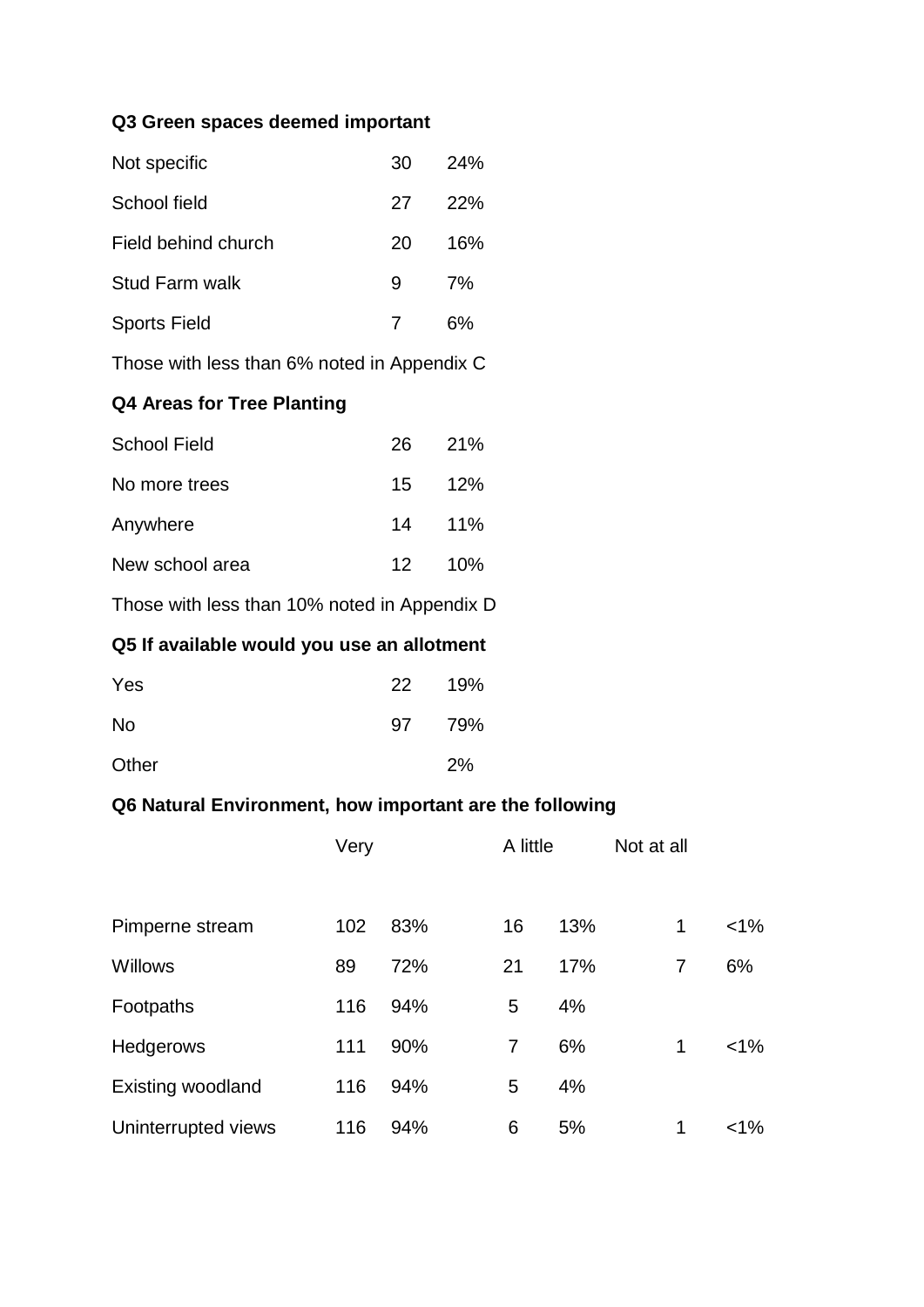## **Appendix A - Landmarks with less than 9%**

| New school, Manor House, Church Rd, The Old Rectory  | 9 | 7%    |
|------------------------------------------------------|---|-------|
| Old school, Sports Field, Pimperne Wood              | 7 | 6%    |
| School field                                         | 6 | 5%    |
| Walks                                                | 5 | 3%    |
| Cricket pavilion                                     | 4 | 3%    |
| Manor Farm Close, Thatched buildings, Churchyard,    |   |       |
| Old Bakery, playgrounds, old walls, Stud Farm        | 3 | $2\%$ |
| Fairfield House, Old Chapel, countryside, views,     |   |       |
| Red telephone box, lanes, play park bridge over A354 | 2 | $2\%$ |

Less than 1%: Copper beech tree,Old school for pre/school, Field above church, Water Tower, Five ways, Plaques on buildings, Ryland room, Paul Baker lane, Berkley House, Footpaths, Arlecks lane, Reading room, Old forge, Down Rd, Church Tower

### **Appendix B - School field use with less than 6%**

| Shrub or Flower beds/garden      | 6 | 5%    |
|----------------------------------|---|-------|
| Toilets, Allotments, outdoor gym | 5 | $4\%$ |
| Sports/clubs, car boot sales     | 4 | 3%    |
| Trees planted, dog free          | 3 | 2%    |

No building, Memorial park, Boundary trees, Football pitch, Pre-school 2 2%

Less than 1%: Pre-school in old school, Walking area, Open air cinema, B.B.Qs, Allow camping, Hire out for events, Allow dogs, Running track, Church fete, Street parties, Rounders pitch, Build homes, Preserve old tennis court, Maze, Flower show, Solar farm for village, Bowling green (English), Bowling green (French), Multi use, No building

### **Appendix C – Green spaces deemed important with less than 6%**

| Church yard, Play areas | $5 -$ | 4%  |
|-------------------------|-------|-----|
| Pimperne wood           | 4     | .3% |
|                         |       |     |

Field to R.H. side Manor Close, N.E. of Franwell Ind. Estate, Alongside A354 3 2%

| Footpaths |  | 1% |
|-----------|--|----|
|-----------|--|----|